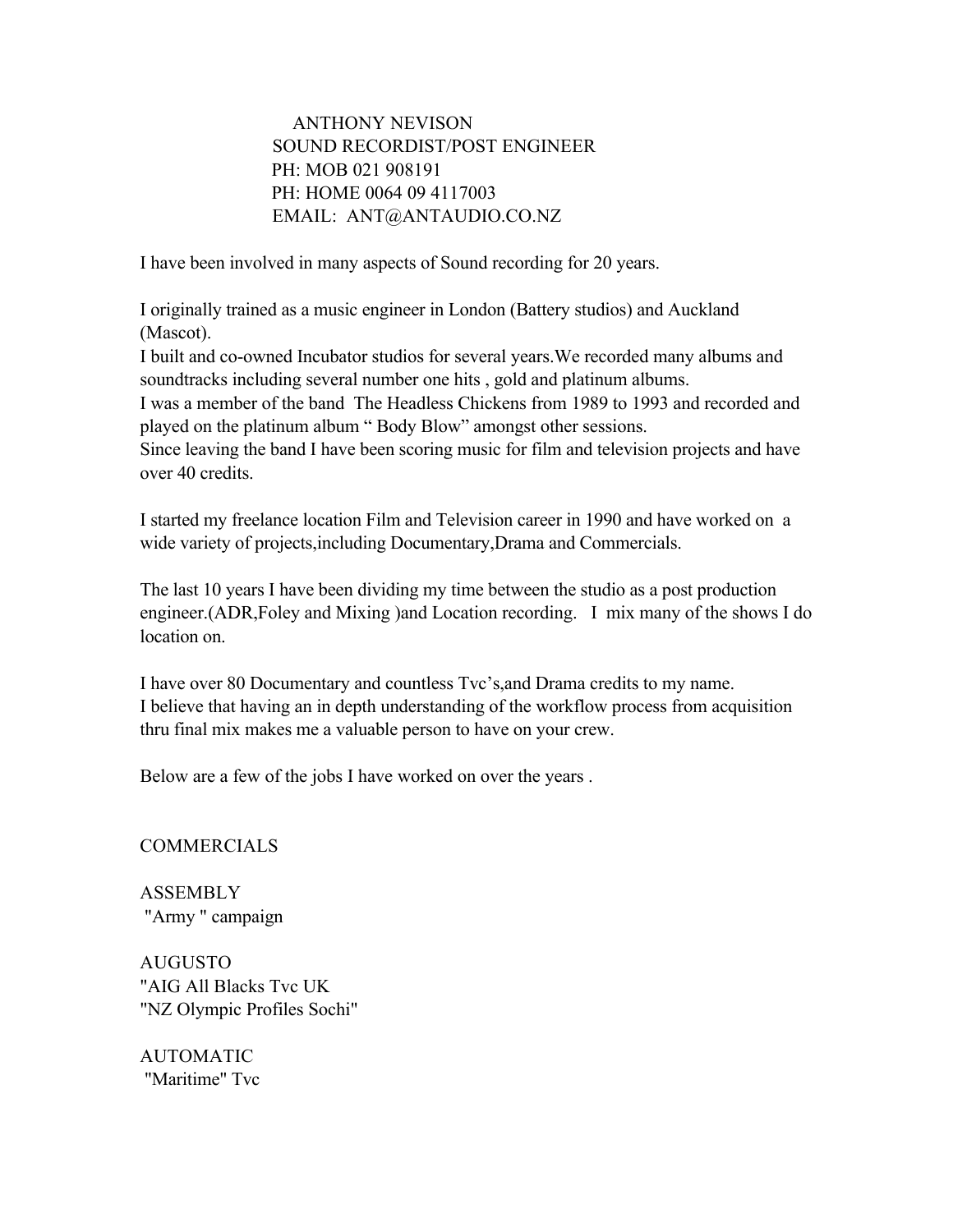BIG PICTURES "Mcdonalds "AUS

**CHAMELION** "Telecom Chorus" Campaign

**CURIOUS** "Energy Australia"AUS "BNZ" "CGU Insurance" AUS "Canteen" "Greggs Herbs" "Instant Kiwi" "Kellogs" " Instant Kiwi" "Navy"campaign "Orcon" Iggy Pop" "Perfecto Italiano" "Sky Multiroom " "Smart Traveller" AUS " Telecom " campaign "Vanish" "KFC Rugby"

"Vitafresh" "Vodafone" Various x10 "2 Degrees"

DRAFT FCB Air NZ ( Inhouse) "whats my number" Powernz

EXPOSURE "Go Digital" campaign "Depression.org" "like Minds" campaign "Placemakers" campaign "Sovereign Insurance" campaign "Tearfund" "World Vision" Various "Z Energy"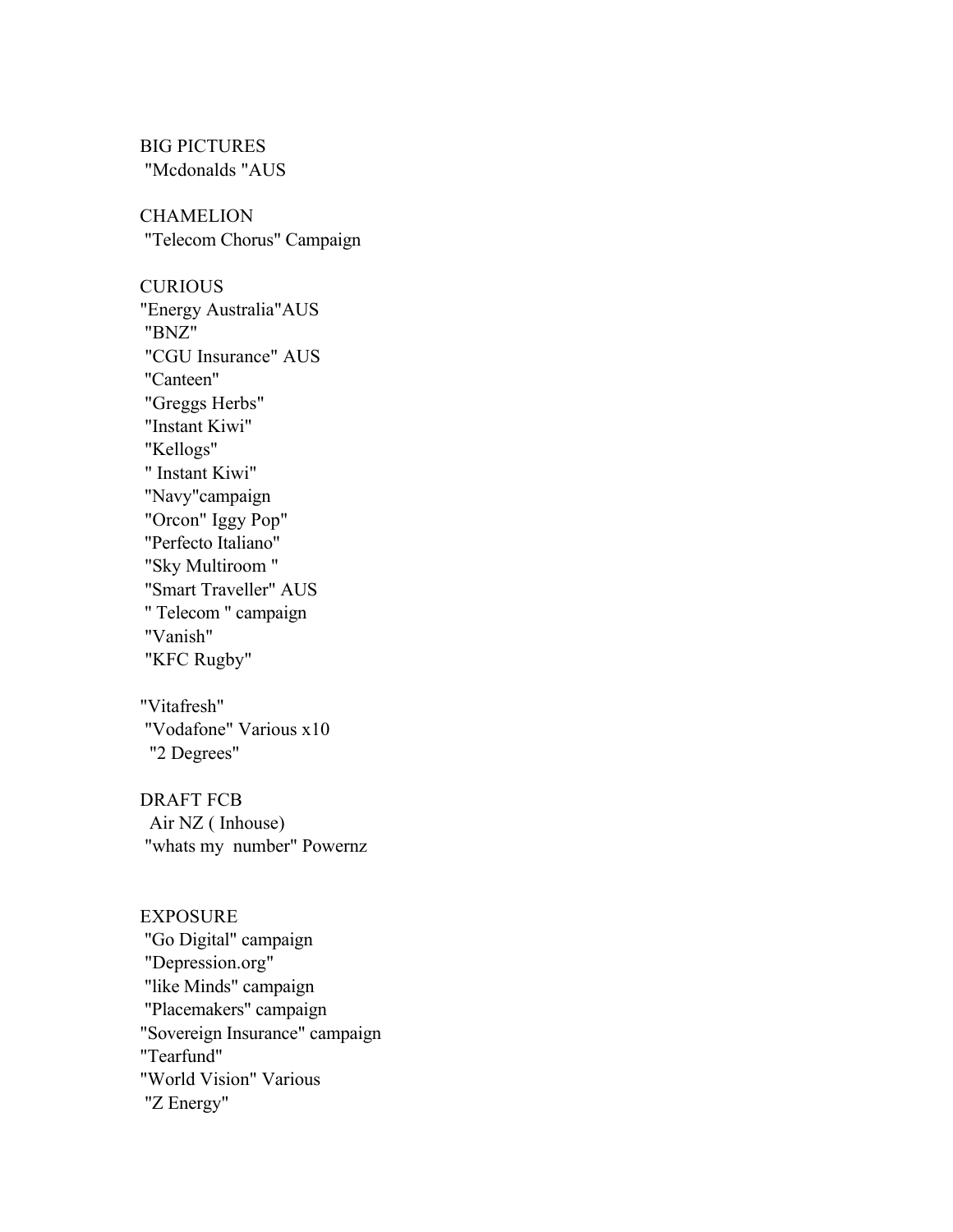FAT "Kiwi Faves" campaign "Gravity Coffee"

FILM 360 "Cluster Crisps" "Briscoes" Various over 5 years "kiwi bank The Block" "Coke Olympians" "KFC" Various over 5 years "Holden "Various over 5years

FINCH "EQC" campaign "CISCO" USA "McDonalds Elmaco" AUS "Strongbow Cider" Campaign AUS "Travelocity" USA

FILM BUSINESS "Mitsubishi Aircon" USA

FLYING FISH "Burger King" Kiwibank "The Block" Inhouse

FLYING START

"Carters" "Dairy Insight" campaign 4 years 30x tvc "Clorox Better living" "Farmers" Various campaigns for 3years

**GOODLIFE** Cadbury "joy" campaign "Pepsi Max" "Quit Smoking" "Sky Igloo" campaign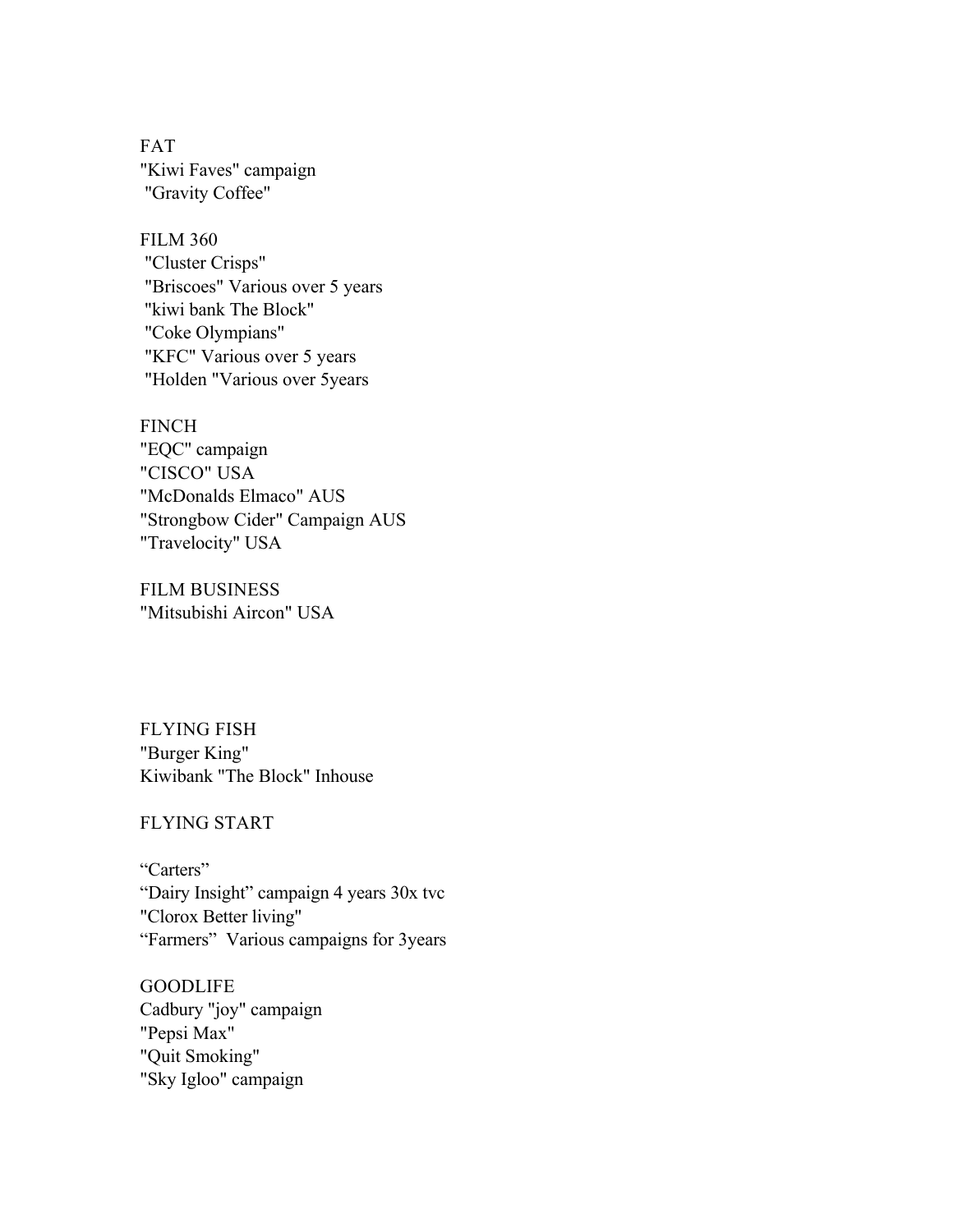JEALOUS LOVERS "Green Giant" USA

**JUNGLEBOYS** "McDonalds" AUS

FILM BUSINESS "Mitsubishi Aircon" USA

PLAZA FILMS "Vodafone 4G Prepay"

## ROBBERS DOG

"Fresh n Fruity" "McDonalds Taste Olympics" "Virgin Mobile" AUS "Vodafone " James Rolleston" opening Campaign Various "Vodafone Double Rainbow" "Maritme NZ" "Sthil" "Tux" "Virgin Mobile "AUS "Mitsubishi"

**SKY** "Movie Channel relaunch" Multi room "Black Caps" "Warriors" "Silver Ferns" "All Blacks" Various

THICK AS THIEVES "Sealord" Various "Countdown Added Value" "Genesis" Campaign" "My Sky"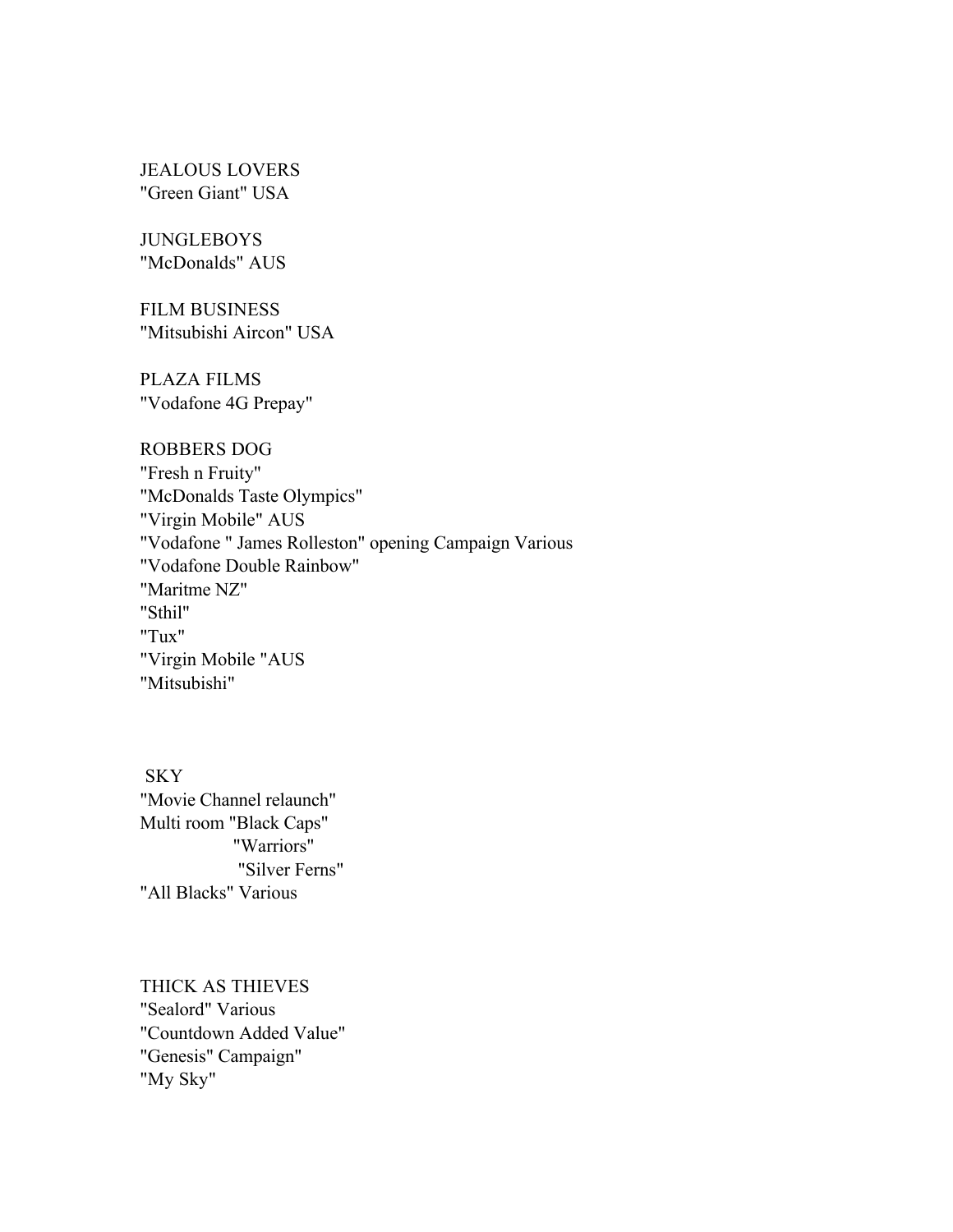Documentary and Television series "Radar Across The Pacific" 8x 1/2 hour shows Location and Audio post Zeigtgeist Productions

"Annabel Langbein The Free Range Cook" Series 2 Screentime

"NZ From Above" series Making Movies Ltd

FAT "New Artland" 2 x series audio Post

Gibson Group "The Detectives"

"Give it a Whirl" 6X 1hr History of New Zealand Music Visionary Productions

"Kill or Cure" 6x 1Hr History of Medicine NHNZ/Discovery Channel

"High Times" 3x1Hr History of Drug use in NZ Isola Productions ( Winner of Best Documentary series 2006 Film and Tv awards)

"Wandering Star:The Life of Barry Crump" Greenstone pictures DP: Murray Milne

## DRAMA

"Ride With The Devil"  $6 \times \frac{1}{2}$  hour Drama Series Location Recording and all Post Isola Productions DP: Dave Garbett

"Million Dollar Man" Feature Doco/Drama Location Recording and all Post Isola Productions DP: Rewa Harre

"CIU" 13x <sup>1</sup>/<sub>2</sub> hour Reality Music Composition Greenstone/CH7 Aus

"Sex Wars " 4x 1 hr Documentary series Location recording and Post prod Isola productions DP: Hamish Wilson